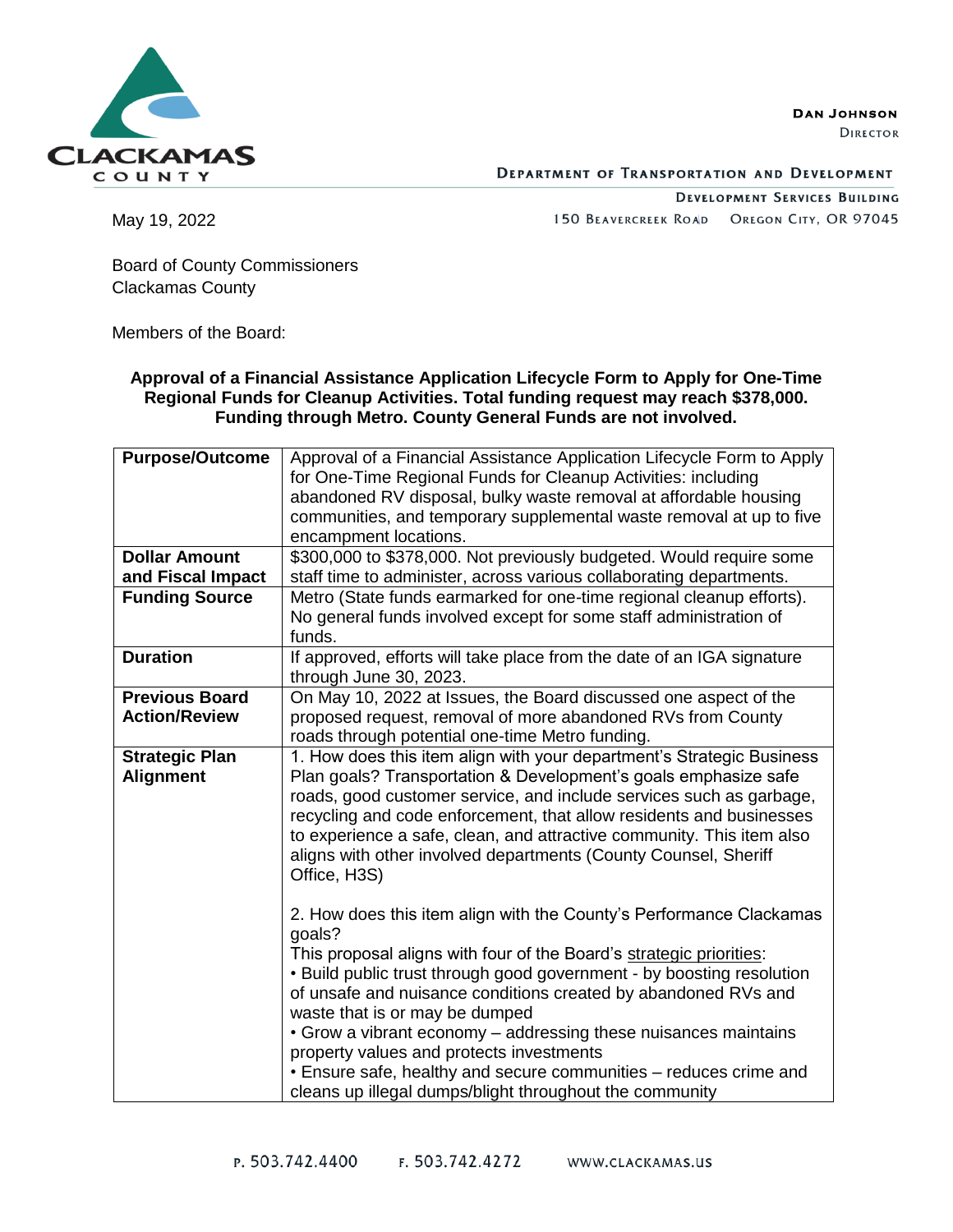|                       | • Honor, utilize, promote and invest in our natural resources – properly<br>disposes of waste, chemicals and garbage |  |  |  |
|-----------------------|----------------------------------------------------------------------------------------------------------------------|--|--|--|
| <b>Counsel Review</b> | This item does not require Counsel Review. Finance reviewed the                                                      |  |  |  |
|                       | lifecycle form on 5-12-22.                                                                                           |  |  |  |
| <b>Procurement</b>    | 1. Was the item processed through Procurement? yes $\Box$ no $\boxtimes$                                             |  |  |  |
| <b>Review</b>         | 2. If no, provide brief explanation: Item is a one-time funding                                                      |  |  |  |
|                       | grant that would be administered via IGA.                                                                            |  |  |  |
| <b>Contact Person</b> | Eben Polk, 742-4470, epolk@clackamas.us                                                                              |  |  |  |
|                       | RVs: Scott Ciecko, 742-5390, sciecko@clackamas.us                                                                    |  |  |  |
|                       | Michelle Amend, 742-4785, mamend@clackamas.us                                                                        |  |  |  |

# **BACKGROUND**:

Recently Metro announced that they would deploy \$10 million in one-time funding from the state, for cleanup efforts in our region. Based on guidance from the state, Metro is earmarking substantial funding for cleanup of visible waste along high-traffic ODOT corridors in the region.

Overall, Metro is considering the following (subject to change):

\$1.8-2M Local government agencies via IGAs \$1-1.2M Regional Refresh Fund (available to local govts, non-profits, community groups) \$300K Boost existing cleanups with Metro partners \$750K CBO-based cleanup services \$1.8-3M Direct cleanup crews on high visibility roadways (e.g. ODOT) \$2.7M Abandoned boats (incl. \$200K boat take-back)

Metro asked that proposals have a target limit of \$300K per proposal. Priority will be given to proposals that focus on equity and addressing visible waste. Staff have also shared this opportunity with counterpart staff at our cities within the Metro boundary.

Staff requests approval to submit a proposal with three components for a total of \$300-378K. Note that the proposal details may be subject to revisions based on review by Metro, partner agencies, or collaborating departments:

1. Abandoned RV Cleanup along County Roads. **Request: \$200K**. At about \$6K-\$10K per RV, this should allow us to tow, store and properly dispose of up to 32 RVs in the Metro district boundary in the next fiscal year. This effort is a partnership between County Counsel, Sheriff's Office, Code Enforcement and Sustainability & Solid Waste.

2. Additional Bulky Waste pickups at multifamily low income / affordable housing communities. **Request: \$90K - \$168K**. Over 3-6 months, our franchised collectors would collect additional bulky waste at low income/affordable multifamily communities representing 2,800 units in Clackamas County, that fall within the Metro district. Working with collectors allows us to minimize barriers to service. This could include multifamily communities within cities because we share the same franchised collectors and support multifamily communities across the county with recycling.

3. Targeted temporary garbage pickups at houseless encampment areas. **Request: \$10K**. We would deploy, through our franchised collectors, temporary garbage containers at up to 5 to-be determined locations identified by our Health Housing and Human Services department and their partner agencies. These funds would cover the cost of container service plus a stipend for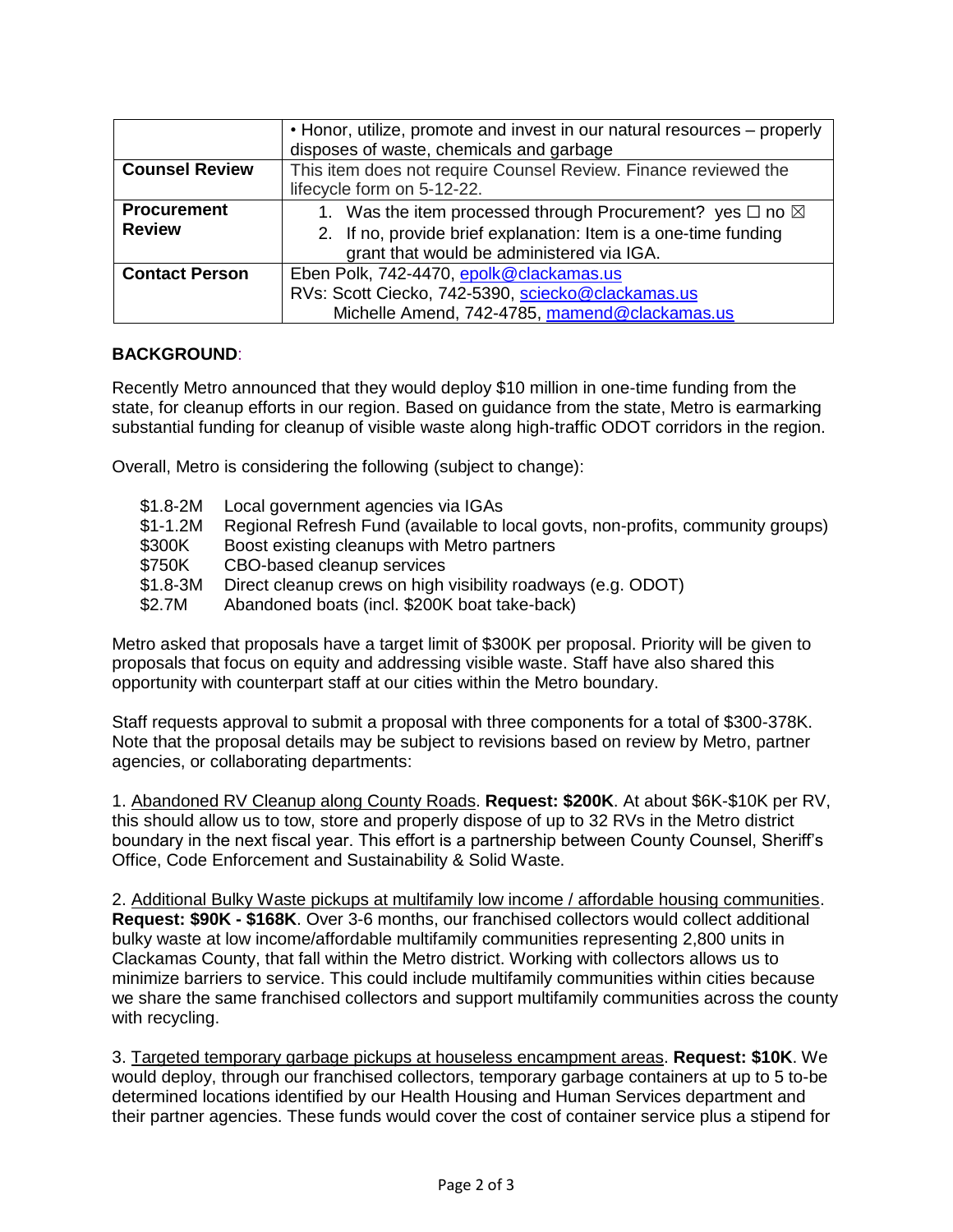participants to clean up to 120 yards of waste, in up to 6 cleanup sessions. This proposal could potentially be pursued as a Regional Refresh Fund project (another Metro funding source).

# **RECOMMENDATION:**

Staff asks that the Board authorize the Chair to sign the Financial Assistance Application Lifecycle Form on behalf of the County, authorizing staff to pursue this funding opportunity for the three components outlined above.

Respectfully submitted,

Cheryl Bell

Cheryl Bell, Assistant Director-Development Transportation & Development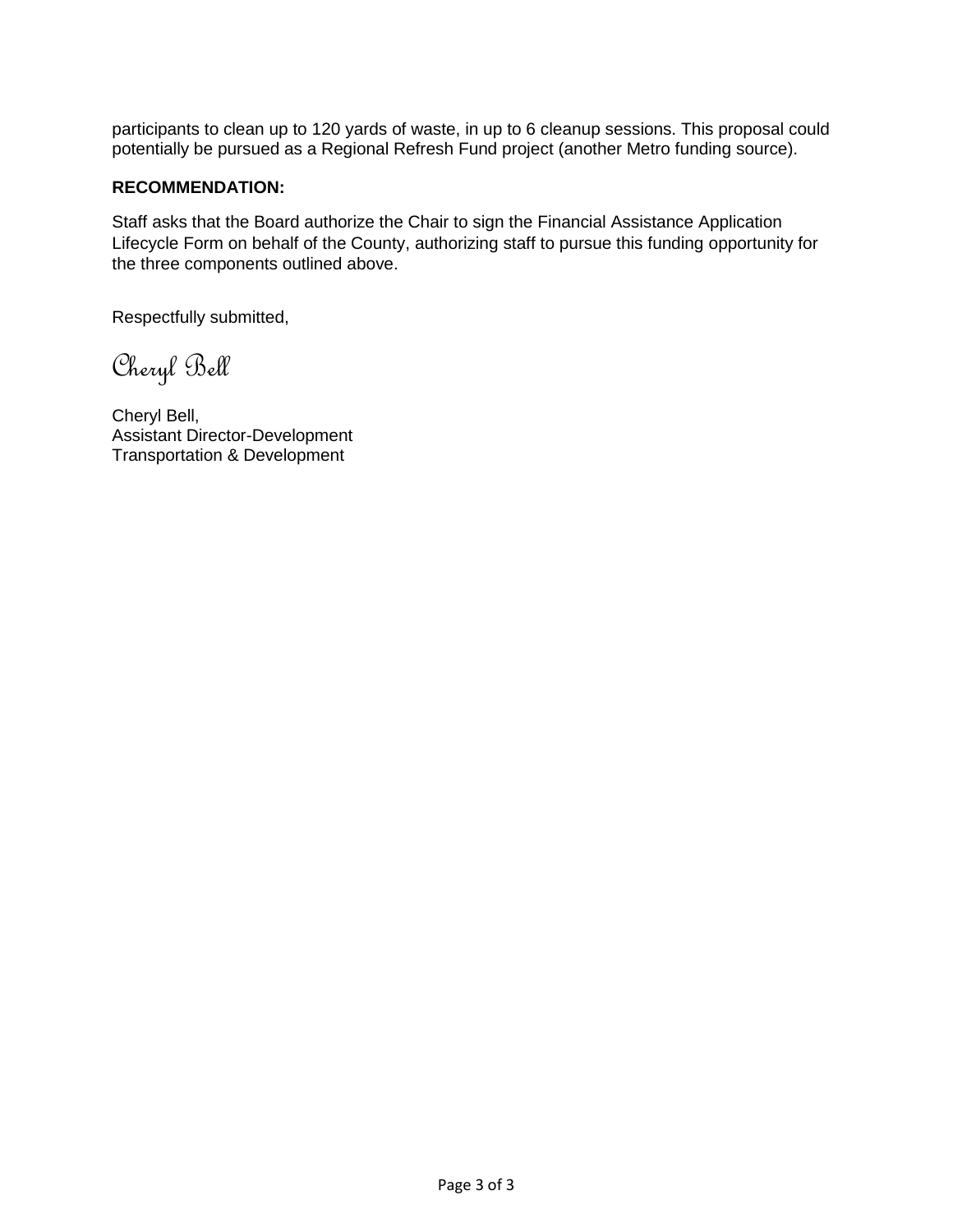| <b>Financial Assistance Application Lifecycle Form</b>                                                                                                                                                                                                                                                                                                                                                                                                                                                                    |                                              |                                                            |                                                                                                                                                                                                 |                |                                                                                                                          |  |
|---------------------------------------------------------------------------------------------------------------------------------------------------------------------------------------------------------------------------------------------------------------------------------------------------------------------------------------------------------------------------------------------------------------------------------------------------------------------------------------------------------------------------|----------------------------------------------|------------------------------------------------------------|-------------------------------------------------------------------------------------------------------------------------------------------------------------------------------------------------|----------------|--------------------------------------------------------------------------------------------------------------------------|--|
| Use this form to track your potential award from conception to submission.<br>Sections of this form are designed to be completed in collaboration between department program and fiscal staff.                                                                                                                                                                                                                                                                                                                            |                                              |                                                            |                                                                                                                                                                                                 |                |                                                                                                                          |  |
|                                                                                                                                                                                                                                                                                                                                                                                                                                                                                                                           |                                              |                                                            | ** CONCEPTION **                                                                                                                                                                                |                |                                                                                                                          |  |
| Section I: Funding Opportunity Information - To be completed by Requester                                                                                                                                                                                                                                                                                                                                                                                                                                                 |                                              |                                                            |                                                                                                                                                                                                 | Award type:    | Direct Appropriation (no application)<br>Subrecipient Award<br>√ Direct Award                                            |  |
| Lead Department & Fund #:                                                                                                                                                                                                                                                                                                                                                                                                                                                                                                 | DTD: 100-600304 Sustainability & Solid Waste |                                                            |                                                                                                                                                                                                 | Award Renewal? | П.<br>Yes<br>$\sqrt{ }$ No                                                                                               |  |
|                                                                                                                                                                                                                                                                                                                                                                                                                                                                                                                           |                                              |                                                            |                                                                                                                                                                                                 |                | If renewal, complete sections 1, 2, & 4 only. If Direct Appropriation, complete page 1 and Dept/Finance signatures only. |  |
| Name of Funding Opportunity:                                                                                                                                                                                                                                                                                                                                                                                                                                                                                              |                                              | Metro \$10M Trash Cleanup                                  |                                                                                                                                                                                                 |                | If Disaster or Emergency Relief Funding, EOC will need to approve prior to being sent to the BCC                         |  |
| Funding Source: Federal<br>Requestor Information (Name of staff person initiating form):<br>Requestor Contact Information:<br>Department Fiscal Representative:<br>Program Name and prior project # (please specify):                                                                                                                                                                                                                                                                                                     | State $\nabla$                               | Local $\Box$<br>Diedre Landon<br>Metro \$10M Trash Cleanup | Eben Polk, Sustainability Program Manager                                                                                                                                                       |                |                                                                                                                          |  |
| Brief Description of Project:                                                                                                                                                                                                                                                                                                                                                                                                                                                                                             |                                              |                                                            |                                                                                                                                                                                                 |                |                                                                                                                          |  |
| The state allocated \$10M in General Fund to METRO through House Bill 5202. The state required that the funding<br>be used solely to "collect, dispose of and increase capacity for dumped garbage". Metro has opened a funding<br>opportunity for ODOT, counties and other partners to increase cleanups along roadways and other public spaces,<br>with a focus on visible waste already dumped or collection that helps prevent dumping. The proposed activities fit<br>within the guidance provided by Metro to date. |                                              |                                                            |                                                                                                                                                                                                 |                |                                                                                                                          |  |
| Name of Funding Agency:                                                                                                                                                                                                                                                                                                                                                                                                                                                                                                   |                                              | Metro -- through State General Fund                        |                                                                                                                                                                                                 |                |                                                                                                                          |  |
| Notification of Funding Opportunity Web Address:                                                                                                                                                                                                                                                                                                                                                                                                                                                                          |                                              |                                                            |                                                                                                                                                                                                 |                |                                                                                                                          |  |
|                                                                                                                                                                                                                                                                                                                                                                                                                                                                                                                           |                                              |                                                            |                                                                                                                                                                                                 |                | [https://oregonmetro.wufoo.com/forms/q1l619v31yhmbn7/; funding comes through an IGA with METRO.]                         |  |
| <b>OR</b>                                                                                                                                                                                                                                                                                                                                                                                                                                                                                                                 |                                              |                                                            |                                                                                                                                                                                                 |                |                                                                                                                          |  |
| Application Packet Attached:                                                                                                                                                                                                                                                                                                                                                                                                                                                                                              | $\mathcal{U}$<br>Yes                         | No                                                         |                                                                                                                                                                                                 |                |                                                                                                                          |  |
| Completed By:                                                                                                                                                                                                                                                                                                                                                                                                                                                                                                             | Diedre Landon                                |                                                            |                                                                                                                                                                                                 |                | 05/05/2022                                                                                                               |  |
|                                                                                                                                                                                                                                                                                                                                                                                                                                                                                                                           |                                              |                                                            |                                                                                                                                                                                                 |                | Date                                                                                                                     |  |
|                                                                                                                                                                                                                                                                                                                                                                                                                                                                                                                           |                                              |                                                            | ** NOW READY FOR SUBMISSION TO DEPARTMENT FISCAL REPRESENTATIVE **                                                                                                                              |                |                                                                                                                          |  |
| Section II: Funding Opportunity Information - To be completed by Department Fiscal Rep                                                                                                                                                                                                                                                                                                                                                                                                                                    |                                              |                                                            |                                                                                                                                                                                                 |                |                                                                                                                          |  |
| Competitive Application<br>CFDA(s), if applicable:<br>Announcement Date:<br>Grant Category/Title:<br>Allows Indirect/Rate:<br><b>Application Deadline:</b><br><b>Award Start Date:</b>                                                                                                                                                                                                                                                                                                                                    | Non-Competing Application $\sqrt{}$          |                                                            | Other $\square$<br>Funding Agency Award Notification Date:<br>Announcement/Opportunity #:<br>Funding Amount Requested:<br>Match Requirement:<br>Other Deadlines:<br>Other Deadline Description: |                | February 2022; HB5202 passed<br>\$300,000 - \$368,000 (May increase during discuse<br>None.                              |  |
| Award End Date:<br>Completed By:                                                                                                                                                                                                                                                                                                                                                                                                                                                                                          | Diedre Landon / Eben Polk                    |                                                            | Program Income Requirement:                                                                                                                                                                     |                | None.                                                                                                                    |  |
| Pre-Application Meeting Schedule:                                                                                                                                                                                                                                                                                                                                                                                                                                                                                         |                                              |                                                            |                                                                                                                                                                                                 |                |                                                                                                                          |  |
| Additional funding sources available to fund this program? Please describe: None. Local funding can not keep up with the demand for services in our community.                                                                                                                                                                                                                                                                                                                                                            |                                              |                                                            |                                                                                                                                                                                                 |                |                                                                                                                          |  |
| How much General Fund will be used to cover costs in this program, including indirect expenses? None. Franchise Fees will cover the Sustainability program expenses.                                                                                                                                                                                                                                                                                                                                                      |                                              |                                                            |                                                                                                                                                                                                 |                |                                                                                                                          |  |
| (See above.)<br>How much Fund Balance will be used to cover costs in this program, including indirect expenses? $\Box$ ONE.                                                                                                                                                                                                                                                                                                                                                                                               |                                              |                                                            |                                                                                                                                                                                                 |                |                                                                                                                          |  |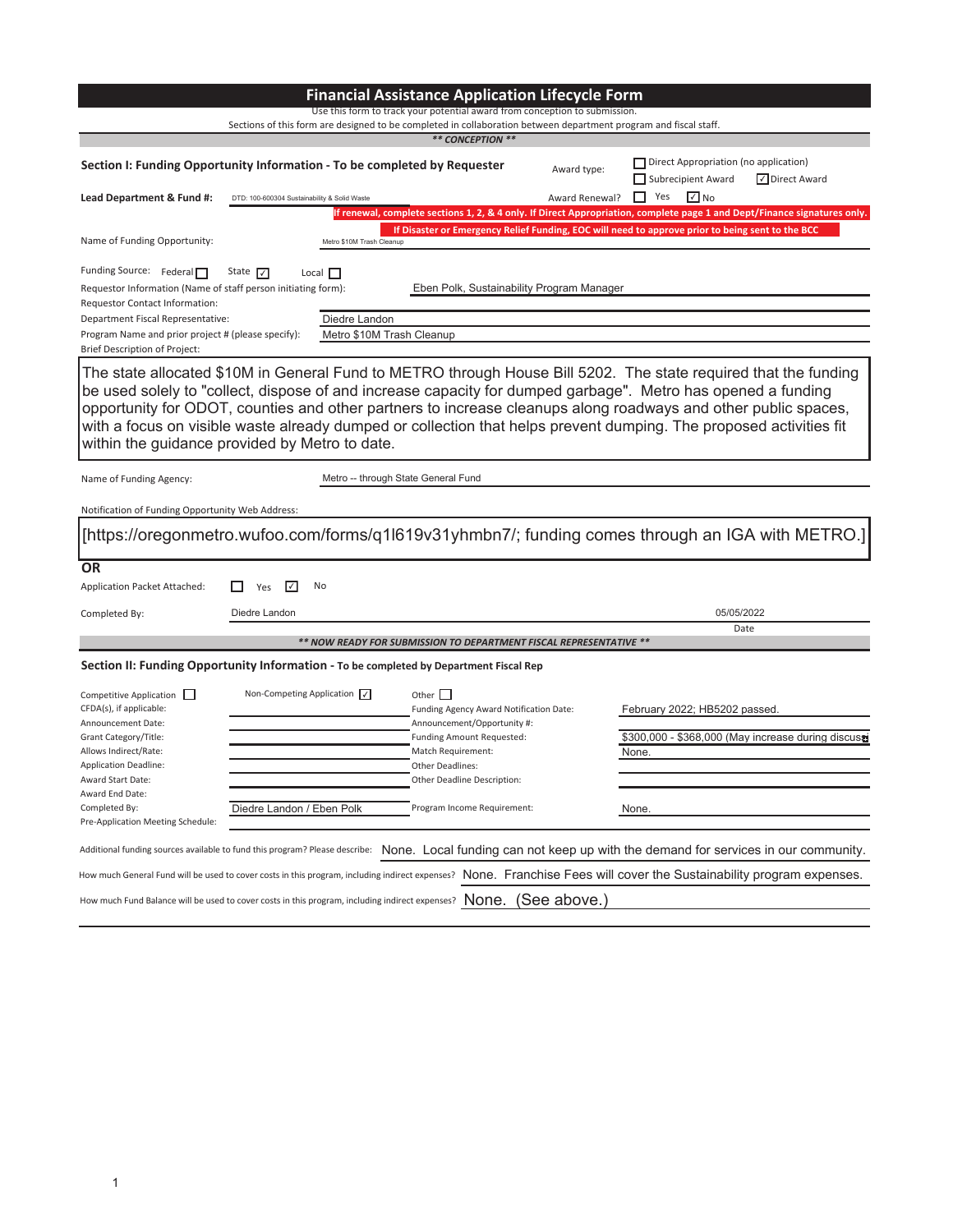#### Section III: Funding Opportunity Information - To be completed at Pre-Application Meeting by Dept Program and Fiscal Staff

**Mission/Purpose:**

*1. How does the ŐƌĂŶƚͬĨƵŶĚŝŶŐŽƉƉŽƌƚƵŶŝƚLJ support the Department and/or Division's Mission/Purpose/Goals?*

This proposal aligns with four of the Board's five strategic priorities: • Build public trust through good government - by offering a resolution for residents struggling with these nuisances<br>• Grow a vibrant economy – maintains property values and encourages investment in the community<br>• Ensur

*2. What, if any, are the community partners who might be better suited to perform this work?*

None, due to legal requirements associated with disposal of abandoned RVs and dumping Clackamas County must remain involved in the process. The County is uniquely positioned to work with its franchised collectors.

*3. What are the objectives of this ĨƵŶĚŝŶŐŽƉƉŽƌƚƵŶŝƚLJ? How will we meet these objectives?*

Increase cleanups along roads and to pursue more voluntary disposal options for items that are difficult to get rid of, like bulky waste, garbage at encampments, or hazardous materials and needles.

4. Does the grant/financial assistance fund an existing program? If yes, which program? If no, what is the purpose of the program?

Partially; the county currently has set aside a limited amount of local funding to remove abandoned RVs. However, the demand exceeds our available resources.

### **Organizational Capacity:**

1. Does the organization have adequate and qualified staff? If no, can staff be hired within the grant/financial assistance funding opportunity timeframe?

Yes; we have a multi-department partnership to tackle the abandoned RVs with members from County Counsel, District Attorney's office, County Admin, Code Enforcement, WES and Sustainability & Solid Waste.

2. Are there partnership efforts required? If yes, who are we partnering with and what are their roles and responsibilities?

Yes, see above. We are also partnering with private contractors to tow, haul and properly dispose of the RVs and perform associated cleanups and chemical disposal.

3.If this is a pilot project, what is the plan for sunsetting the project and/or staff if it does not continue (e.g. making staff positions temporary or limited duration, etc.)?

We will not be hiring any new staff to support the objectives of the program; we will expand the available resources so we can better accommodate the increasing demand for this service.

4. If funded, would this grant/financial assistance create a new program, does the department intend for the program to continue after initial funding is exhausted? If yes, how will the department ensure funding (e.g. request new funding during the budget process, supplanted by a different program, etc.)?

No. The funds must be used in FY22-23; later, programmatic resources would reduce back to local funding for the proposed efforts. If successful, funds for an expanded level of service could be explored via garbag franchise.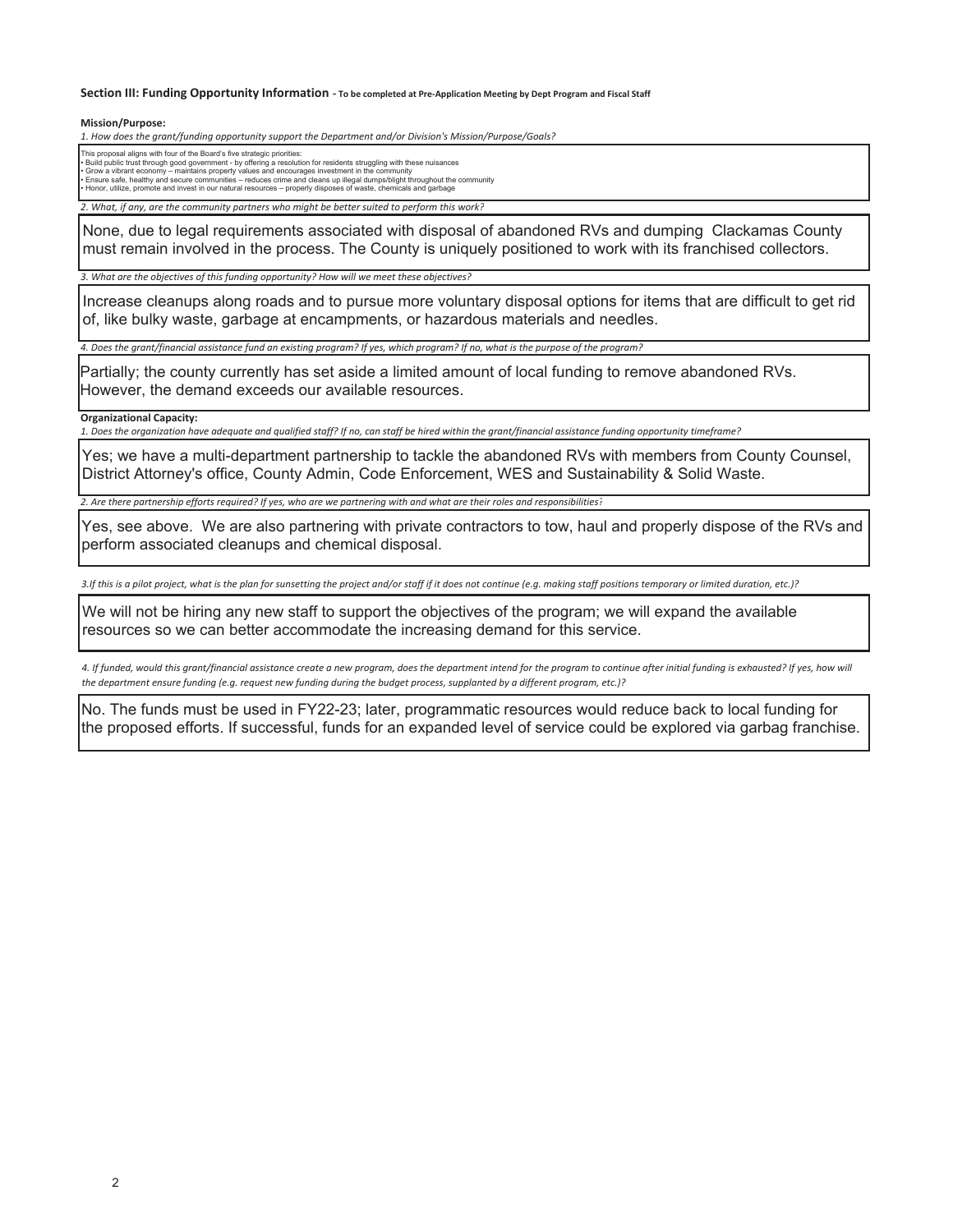**Collaboration**

*1. List County departments that will collaborate on this award, if any.*

County Counsel, District Attorney's office, County Admin, Code Enforcement, WES and Sustainability & Solid Waste.

**Reporting Requirements**

*1. What are the program reporting requirements for this grant/funding opportunity?* 

Metro proposes to request reporting on metrics relating to the work. This would include RVs disposed, tons of waste collected, or number of multifamily communities or encampment sites served.

2. How will performance be evaluated? Are we using existing data sources? If yes, what are they and where are they housed? If not, is it feasible to develop a data source within the *grant timeframe?*

The above types of data can be collected by the County and required from service providers.

*3. What are the fiscal reporting requirements for this ĨƵŶĚŝŶŐ?*

Not yet defined; new program. Generally minimal program requirements, without fiscal reporting requirements..

**Fiscal**

*1. Will we realize more benefit than this ĨŝŶĂŶĐŝĂůĂƐƐŝƐƚĂŶĐĞ will cost to administer?*

Yes; the cost to dispose an RV is about \$6,000; estimated costs for bulky waste collection are based on a pilot conducted by DTD. In the case of RVs we are performing the work on a limited basis and this provides outside funding to enhance the contracted services.

2. Are other revenue sources required, available or will be used to fund the program? Have they already been secured? Please name other sources, including General Fund or Fund *Balance and amounts* 

WES, County Admin and Sustainability & Solid Waste have provided seed funding for a limited RV program and S&SW has piloted bulky waste collection at some multifamily sites. This effort will temporarily enhance the services we are able to provide.

3. For applications with a match requirement, how much is required (in dollars) and what type of funding will be used to meet it (CGF, In-kind, Local Grant, etc.)?

N/A

4. Does this grant/financial assistance cover indirect costs? If yes, is there a rate cap? If no, can additional funds be obtained to support indirect expenses and what are those sources?

Not proposing staff costs as part of our request for funding. Contracted services only.

Program Approval:

Diedre Landon 05-12-2022

udu randas

Name (Typed/Printed) Date Signature *\*\* NOW READY FOR PROGRAM MANAGER SUBMISSION TO DIVISION DIRECTOR\*\* \*\*ATTACH ANY CERTIFICATIONS REQUIRED BY THE FUNDING AGENCY. COUNTY FINANCE OR ADMIN WILL SIGN.\*\**